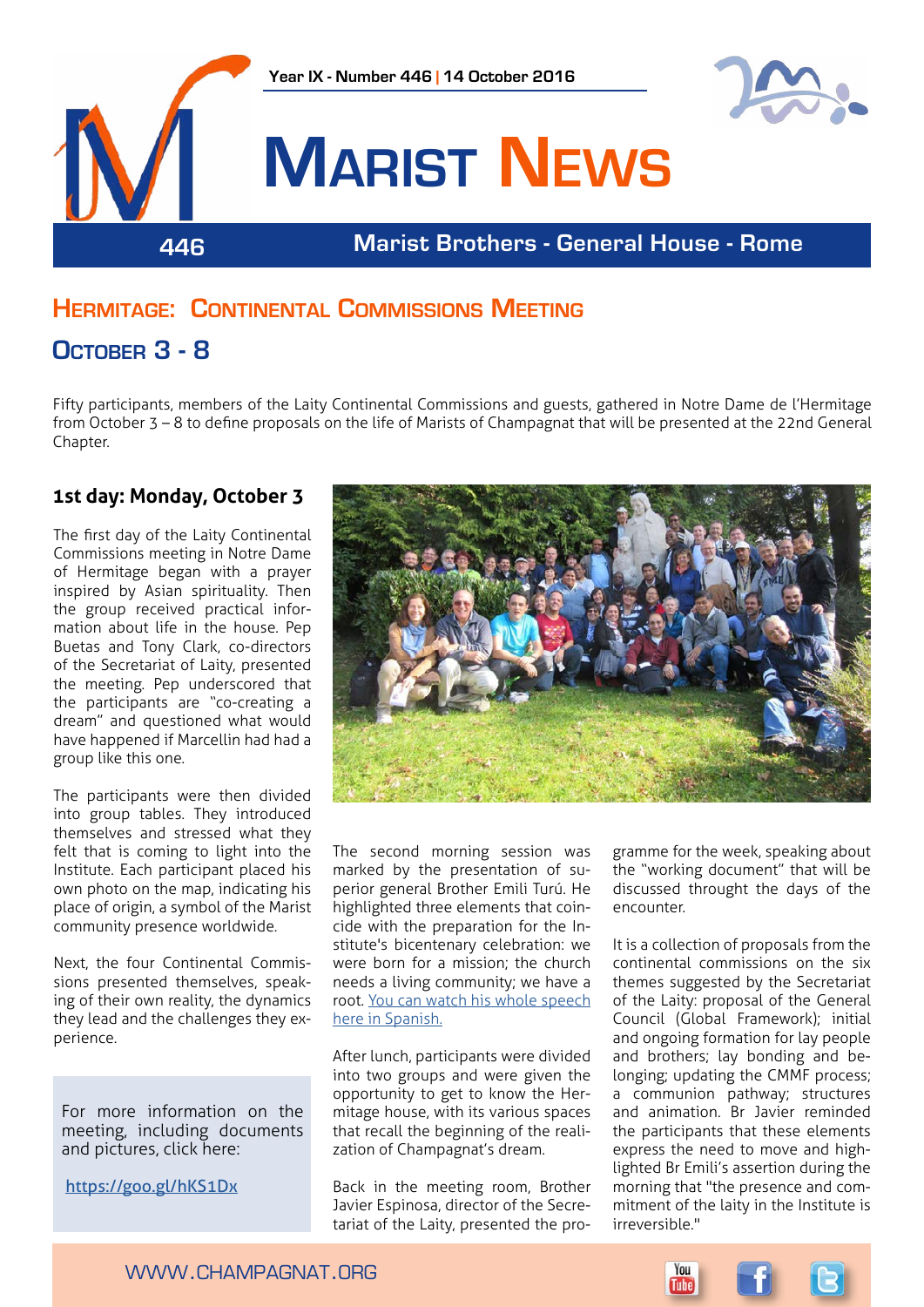# "

**The presence and commitment of the laity in the Institute is irreversible**

"

Before the break, general councillor Brother Antonio Ramalho gave an overview of the current historical moment, characterised by a pre-chapter process, which began on Sept. 8 with Br Emili's convocation letter, "A new La Valla".

Br Antonio outlined the letter's main points, pointing out that the question one should ask is "what does God want from us?"

He said the Chapter seeks to answer this question through a fraternal dialogue and that this lay meeting expresses this. In fact, the encounter's goal is to bring concrete proposals to the Chapter.

After the break, there was a moment of animation that invited everyone to express himself through art. Participants were asked to feel free to dance and then each one expressed, through a drawing, the process that he is personally experiencing.

The drawings were joined, replicating a mosaic, and everybody become aware of the richness of the Marist charism throughout the Institute.

The day's programme ended with a community meeting organised by the community of brothers and laity that are currengly living in Hermitage (six brothers and three laity).

They offered a cocktail welcoming the group of lay people and also the Brothers that are participating in the formation course "Amanecer" for Portuguese and Spanish speakers, that travelled yesterday from Rome to visit Marist places.

## **2nd day of the encounter: Tuesday, October 4**

During the second day of the Laity Continental Commissions Meeting, participants worked on the proposal of the General Council about a Global Framework for Lay Marists and the revitalisation process of the Champagnat Movement of Marist Family.

The day began with a morning prayer. prepared by the encounter's group

from Brazil, around the Gier river. Back in the meeting room, Raúl Amaya and Eliana Rojas gave a testimony on the charismatic process that is being experienced in the Santa Maria de los Andes Province, highlighting the experience of itinerary, formation and accompaniment that is lived in the administrative unit.

Pep Buetas, Joe McCarthy and Raúl Amaya then offered a reflection on the document "Being a Lay Marist. Process and pathway".

This text responds to the General Council's wish to present the upcoming general chapter with a framework for the identity of lay Marists, who feel called to live by the charism.

According to the Council, this implies the recognition of this identity through some sort of international association.

At the request of the General Council, the Secretariat of Laity organised a consultation process to draft the document that the Continental Commissions analysed and is now, in its second draft, under discussion to be presented to the chapter.

Participants discussed some of the document's key issues that seek to define common elements of the Marist laity's identity worldwide and help recognise them as such.

A very emphatic question arises as to whether or not it would make sense to establish an association of lay people internationally.

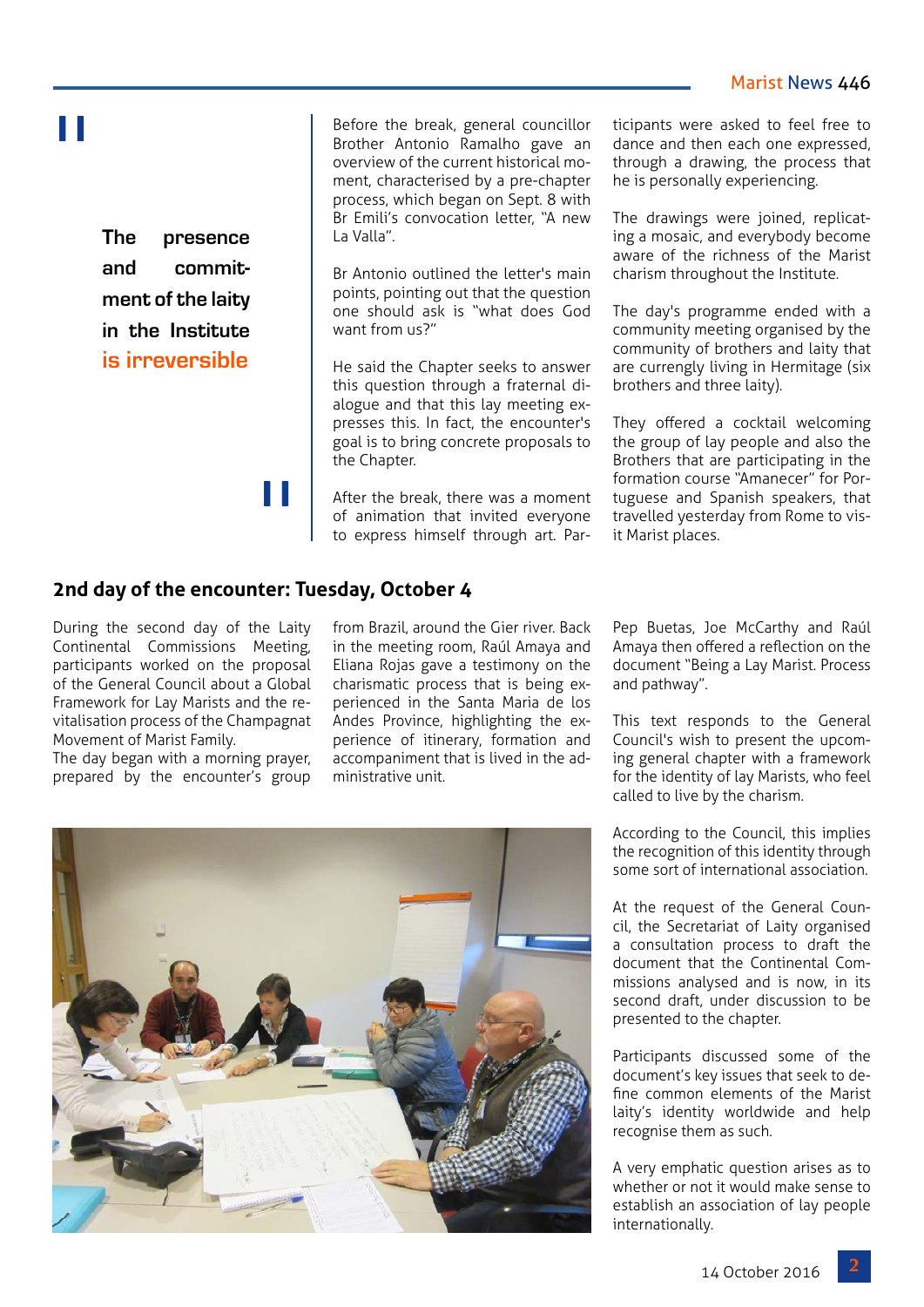### Marist News 446



The morning concluded when the assembly was invited to suggest proposals for the document itself, the lay Marists formation process and its application in the administrative units.

The theme of the afternoon was the Champagnat Movement of the Marist Family.

Around 3,500 lay people live the charism of Marcellin through the CMMF. After 30 years of life, a renewal is necessary, using a common criteria for the Marist lay identity.

This revitalisation process was conducted by an international team coordinated by Ana Sarrate, who presented the theme with other team members.

She described the process lived by the Commission of Revitalisation, which resulted in a draft of the new "Project of Life in Fraternity", still "under construction". Ana stressed the criteria used by the Commission to elaborate the Project



and emphasized the beliefs that guided her work, for example, the need of a systematic formation process.

The participants heard the testimony of Elma Rafil, from the Philippines, who presented her experience of participating in a fraternity of the Movement, emphasizing how the Marist vocation transforms her everyday life.

After this, work was given to the groups, asking each team to point out three concrete proposals to be presented at the chapter.

The suggestions were written on paper and fixed on the walls. Then the assembly elected the most significant ones, which would later be collected and prepared to be presented at the chapter.

The day's activities concluded with a moment of contemplation, in small communities, sharing what participants had experienced during the first two days.

## **3rd day of the encounter: Wednesday, 5 October**

"

# "

**Linking and associating with others allows us to develop mission projects, have a single voice in the Church, lead process of vitality for the charism**

The pilgrimage to Fourvière shrine and the work around the theme of bonding, belonging and association were the main topics of the third day of the Laity Continental Commissions Meeting taking place this week in l'Hermitage.

The Morning Prayer, animated by some participants of the African continent used a rock, a key element in the history of the mother house of the Institute and in the lives of the first Brothers, as its theme, to symbolise the strength, stability and connection to the land.

The morning work was coordinated by Linda Corbeil, from Canada, and Elizabeth Falconer, from Australia. Participants were invited to reflect

on the topics of bonding, belonging and association.

The working document, which was prepared before the meeting, states that the Marist charism is lived out of the heart, and it does not necessarily imply an association structure.

However, it is also true that linking and associating with others allows us to develop mission projects, have a single voice in the Church, lead process of vitality for the charism, and give continuity to Champagnat's intuitions.

It stresses that the Lay bonding stems from a personal process of discernment. It is a personal and free choice that has to do with the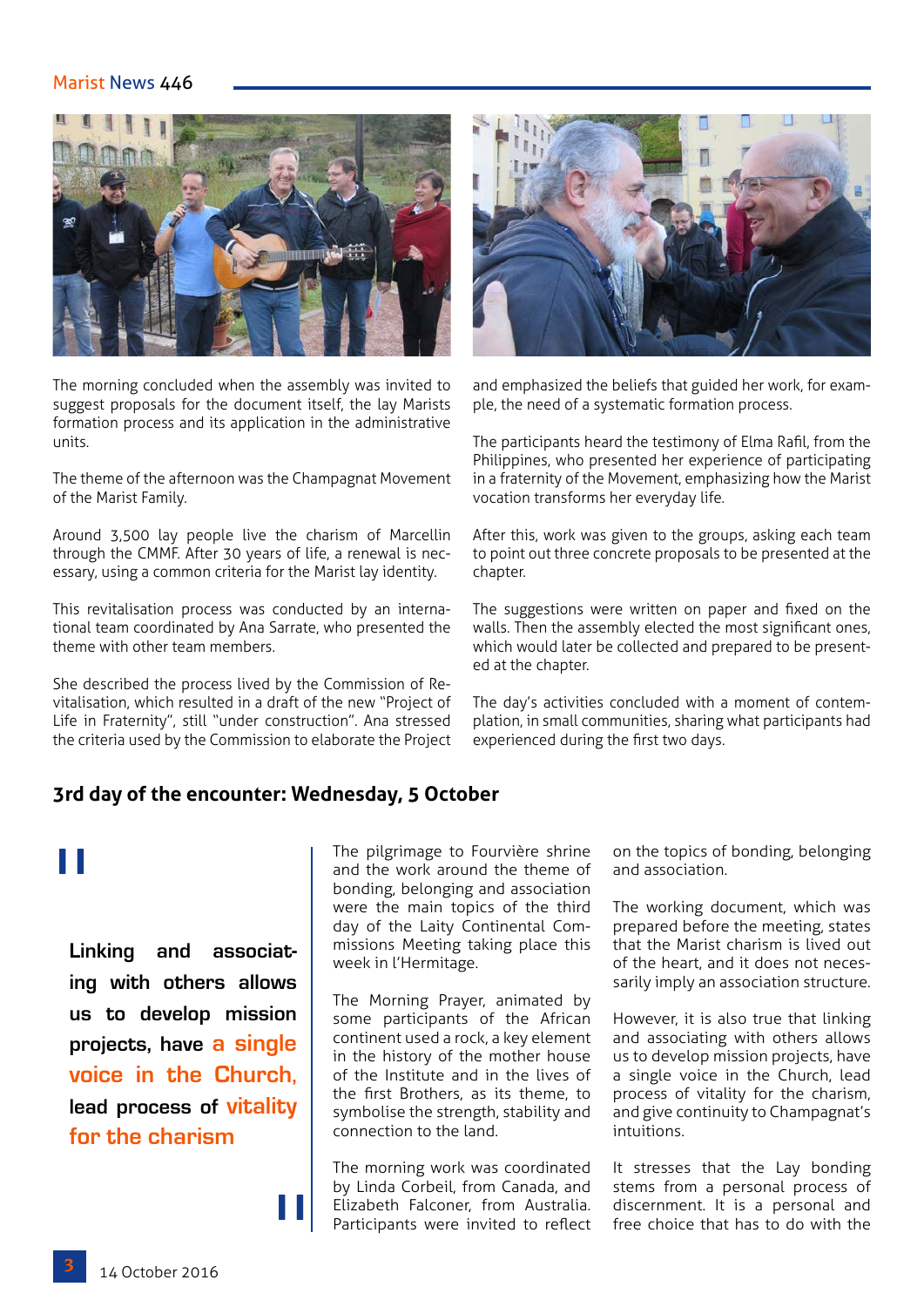person's vocational process. A possible association would express the notion of a family charism, according to which different groups organise themselves around the same charism.

#### [A video showing a flashmob organised by Banco Sa](https://www.youtube.com/watch?v=GBaHPND2QJg&feature=youtu.be)-

[badell](https://www.youtube.com/watch?v=GBaHPND2QJg&feature=youtu.be) was proposed in order to motivate the discussions and emphasise the beauty of the music that is born from the work of an orchestra and a choir.

Then, Joseba Louzao (Spain) presented the bonding experience that two groups of the Iberica Province in the past two years in order to give participants concrete examples of the existing experience throughout the Marist world.

He showed how the Province creates space for those seeking to discern the proper role within the Church. He made it clear that it is not possible to be a lay Marist without the support of a community.

Linda then began to work with the group stressing that the participants' mission is to give clues that show how to place the "new beginning" and recalled that they are all co-creators of the Marist dream.

Elizabeth began her presentation highlighting key words one uses to work: linking and belonging. She invited the groups to reflect on possible ways of belonging and asked that they underscored the essential elements.

The participants' answers included words such as vocation, charism, community and commitment.

Then, giving space to show the kind of life the Marist world has, Linda and Elizabeth briefly presented the two experiences of association that currently exist in Canada and Australia.

The next step was the group work that was carried out to try to gather four concrete proposals for the next General Chapter related to the topic.

After lunch, the group headed to Lyon, on pilgrimage to the Shrine of Our Lady of Fourvière, where young clerics made their promise to establish the Society of Mary 200 years ago.

The group in the small chapel next to the great basilica, also made their promise of fidelity to the charism of the Marist Family, following the dream of Saint Marcellin Champagnat.

Participants were given time to take walks and experience community life until 9.00 p.m. there in Lyon.

They also celebrated the birthday of two participants: Claudia Rojas (Norandina) and Heloisa Almeida (Brasil Centro-Norte | N. D. de l'Hermitage Community).

#### **4th day: Thursday, October 6**



Two elements marked the fourth day of the Laity Continental Commissions Meeting in Hermitage: the reflection on the theme "lay articulation" and the pilgrimage to the birth place of Marcellin and the place where he has encountered the young Montagne.

The morning prayer was coordinated by Br Ventura Pérez (Mediterranean) that, with the reading of Romans 12, invited us to look toward the top and recognize the many gifts received. The group also gave thanks God for the gift of vocation of Br Daniel Martin (Central America), that has celebrated 25 years of religious profession in this day.

The work of the participants continued the theme of bonding, belonging and association, underlining the issue lay articulation. The focus of the activities started from the will that was evidenced during the preparation process to this meeting: to promote structures that encourage communion and develop participation. The morning work was coordinated by Mike Greeff (Southern Africa), Marta Portas (Hermitage) and João Luis Fedel (Brazil Center-South).

Two very striking experiences served as inspiration for the group: Mike Greeff told his life, emphasizing how his life gained full meaning when he has approached to the Marist experience and he began to "live with the heart", being overwhelmed by the love for the mission, finding himself in community with a spirituality. Then Gustavo Balbinot (South Amazonian Brazil) told the group about his intense personal experience and has showed how Jesus is his strength and how the Marist community was by his side in difficult times and makes him feel the presence of Champagnat, showing him that in life is very important to know for who one awakes everyday.

Then the team responsible for the work forwards the discussion on the lay articulation.

The experiences served to show that the most important thing is the heart, which must give meaning to any structures.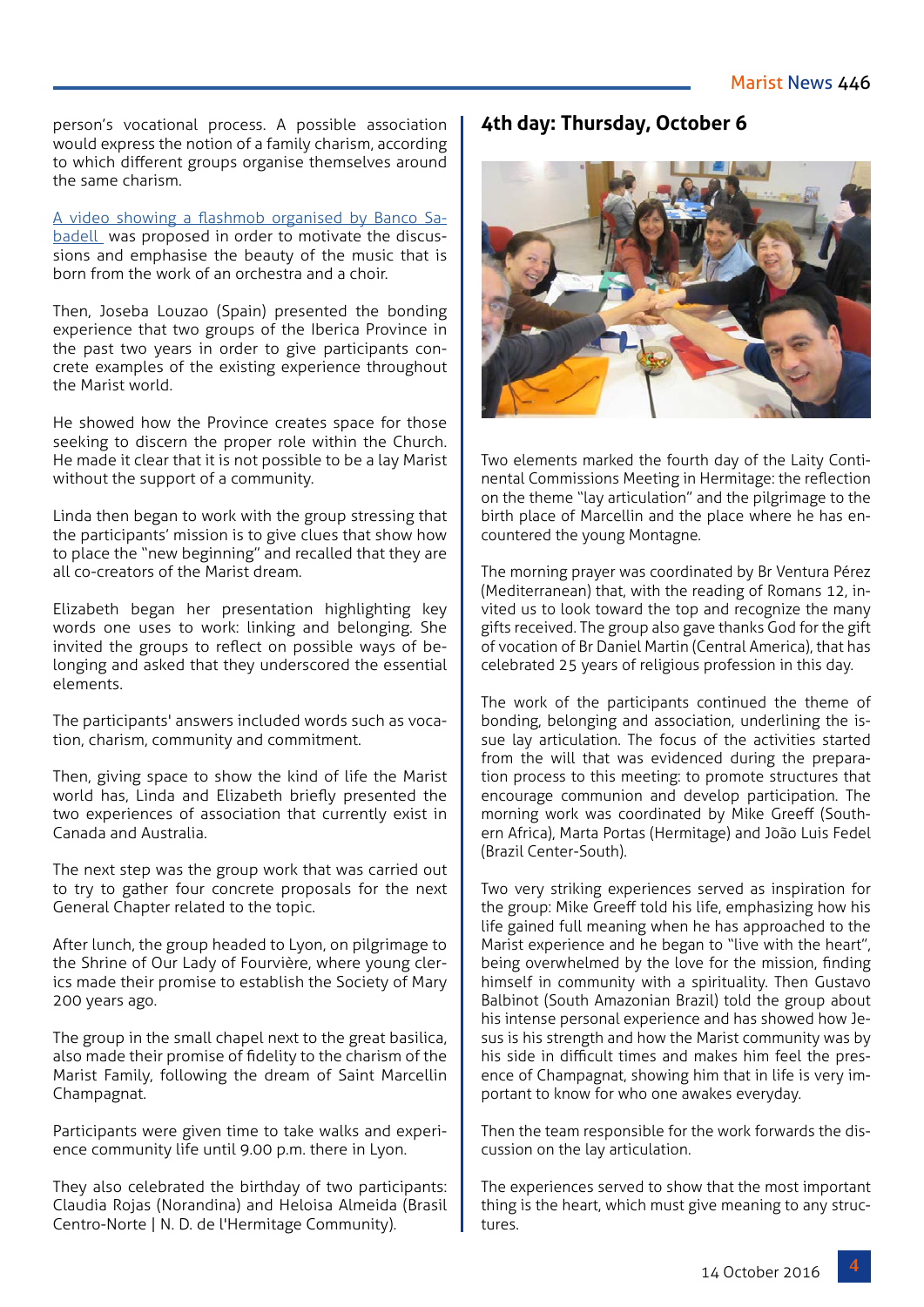#### Marist News 446

Considering this fact, the basic question that was released is: How we help the life we lead to be a real life? Or in a more purposeful way, what do we need to generate more life? The Assembly of Mission in Nairobi was already asked that could be recreated the structures that we need for a service of greater vitality to the charism.

Entering the concrete work, the team summed up in 4 points the proposals for lay articulation. The groups began to analyze them and propose changes, trying to improve the proposals.

There were many open questions, from the language to the discussions, for example, how to encourage communion among Brothers and lay people preserving at the same time the uniqueness of the lay life.

Another reflection that worth mentioning is the difficulty of talking about a structure for the laity, because isn't clear what kind of structure is wanted.

Concluding the morning, all the proposals by the working groups were added to the four points and gathered on key issues. These considerations will serve to the team that will reformulate the proposals to be presented to the chapter.

After lunch, the group took the bus to go on pilgrimage to other important Marist places. First it went to Rosey, the birth place of Marcellin Champagnat.

The proposal was not only make a visit or a pilgrimage, but also provide a time for further discernment about what was lived these days. That's why privilege was given to silence and meditation, which were especially experienced walking from Rosey to Marlhes.

Finally, the participants went to the place that reminds the meeting of Marcellin with the young Montagne, an emblematic sign of the Marist mission.

### **5th day of the encounter: Friday, October 7**

The penultimate day of the Laity Continental Commissions Meeting was marked by the theme of Brothers and Lay communion. It was assumed that the Marist future is based on a community of people around the charism of Champagnat, where the specific vocations of lay and consecrated people are mutually enriched.

The initial prayer was held in the room used by the first Brothers of the community of Hermitage and animated by Pedro Chinchilla (Central Mexico) and Matt Fallon (United States). Using elements of North-American native tradition, the group was invited to integrate all the elements of life, the 4 cardinal points, along with looking at the ground, the air and the interiority.

The first part of the morning was led by Marta Eugenia Martínez (Notre Dame of Hermitage), Br Sylvain (Madagascar) and María Torres (Norandina) and dealt with the Brothers and lay communion. Br Sylvain questioned the group, asking if it is possible to live an integration among Brothers and lay people.

Marta told to the group her life experience in the mixed community of Hermitage and the difficulties and values that they experience living this lifestyle.



Before moving to work in groups, [a video showed how collaboration](https://www.youtube.com/watch?v=_X_AfRk9F9w&feature=youtu.be)  [lets us reach the goal easily.](https://www.youtube.com/watch?v=_X_AfRk9F9w&feature=youtu.be)

The team summarized the discussion on the theme "Communion way" into 5 proposals, which were shared with the groups: charismatic family in communion perspective, promotion of concrete forms of communion, pathways to lay autonomy and maturity, centers or schools of spirituality that promote communion, and charismatic and economic sustenance.

The groups were invited to consider the proposals, suggesting changes or approving them.

During the second part of the morning, was continued the theme of communion among Brothers and lay people, focusing specifically the initial and ongoing formation processes. Participants were helped by Agnes Reyes (Philippines), Br Tony Leon (Secretariat Brothers Today) and Br Teo Aller (Compostela).

The starting point was the principle that the following of Jesus in the Mary's way is a unifying element of the identity of laity and Brothers, so must be there common formation spaces where both of them enrich each other and support themselves in their specific vocations.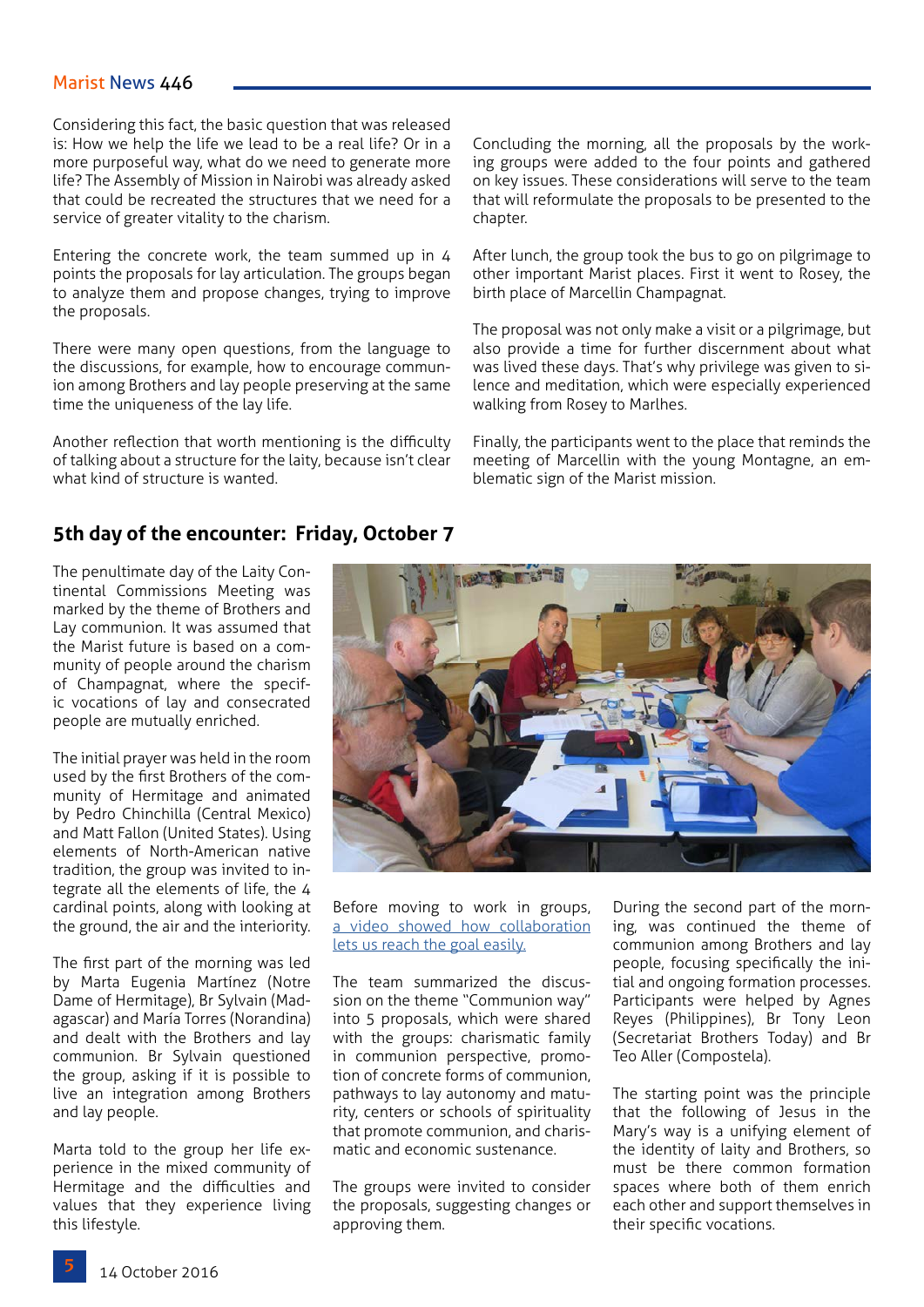Two testimonies served as motivation for reflecting on the proposals to be presented to the next chapter: Moisés Beltrán told his experience as a lay Marist in Ecuador and Claudia Rojas, from the experience of her family, pointed out that to invest in joint formation is bet on the vitality of the Marist charism.

Before moving to the groups, Br Tony proposed a reflection taking as a basis the theory of "Borromean rings", which is a composition of three interlocking rings in such way that if one of them is taken away, the other two become incomplete.

As this composition, various elements of Marist life don't makes sense without the others: the Trinity; mission, community and spirituality; the three levels of the La Valla building; the three years of preparation for the Bicentenary...

Then, in groups of Brothers and lay people, were analyzed the four proposals pointed out by the Forum Initial formation for a new beginning, held a year ago at this same place:

## **6th day of the encounter: Saturday, October 8**

In the sixth and last day of the meeting, the members of the Laity Continental Commissions and guest participants dedicated themselves to reflect on the synthesis of the themes discussed during the week, highlighting especially the topics that still need to be more depth.

The morning prayer was animated by Br Iwu Elias (Nigeria) with a Marian focus, before the image of Our Lady of Victories.

Were remembered the Marcellin's words saying that "without Mary we are nothing and with Mary we have everything, because she always has her adorable son in her arms or in her heart".

The morning works had several dynamics in different spaces.

First, the continental commissions met to the task of indicating which discussed aspects need to be further reviewed and which priorities the region should choose, considering its reality.

During the pause, the Secretariat of Laity gathered the observations of the five commissions and grouped the subjects into two blocks: lay autonomy and communion with the Brothers; and possibilities of association.

These are two issues interrelated and which need further reflection.

In the following plenary each participant could express his own opinion about the Brothers and laity recreation of a Formation Guide, joint vocational animation, preparation of Formators and international centers of ongoing formation open to laypeople.

The morning work ended with a circular dance, reminding "the dance of the mission".

After lunch, the group visited the La Valla house, place of birth of the Institute, 200 years ago.

It was a special moment, characterized by prayer, meditation and sharing of Marist history.

The community prayer was made in the old chapel of Our Lady of Mercy, that can be considered the place of the first vocational crisis of the institute.

There the participants prayed asking for the Marist vocation not cease ever to grow into the people's hearts.

The walk to Hermitage, followed by a time of sharing in small communities, crowned the sixth day of the meeting.



# "

**Without Mary we are nothing and with Mary we have everything, because she always has her adorable son in her arms or in her heart**